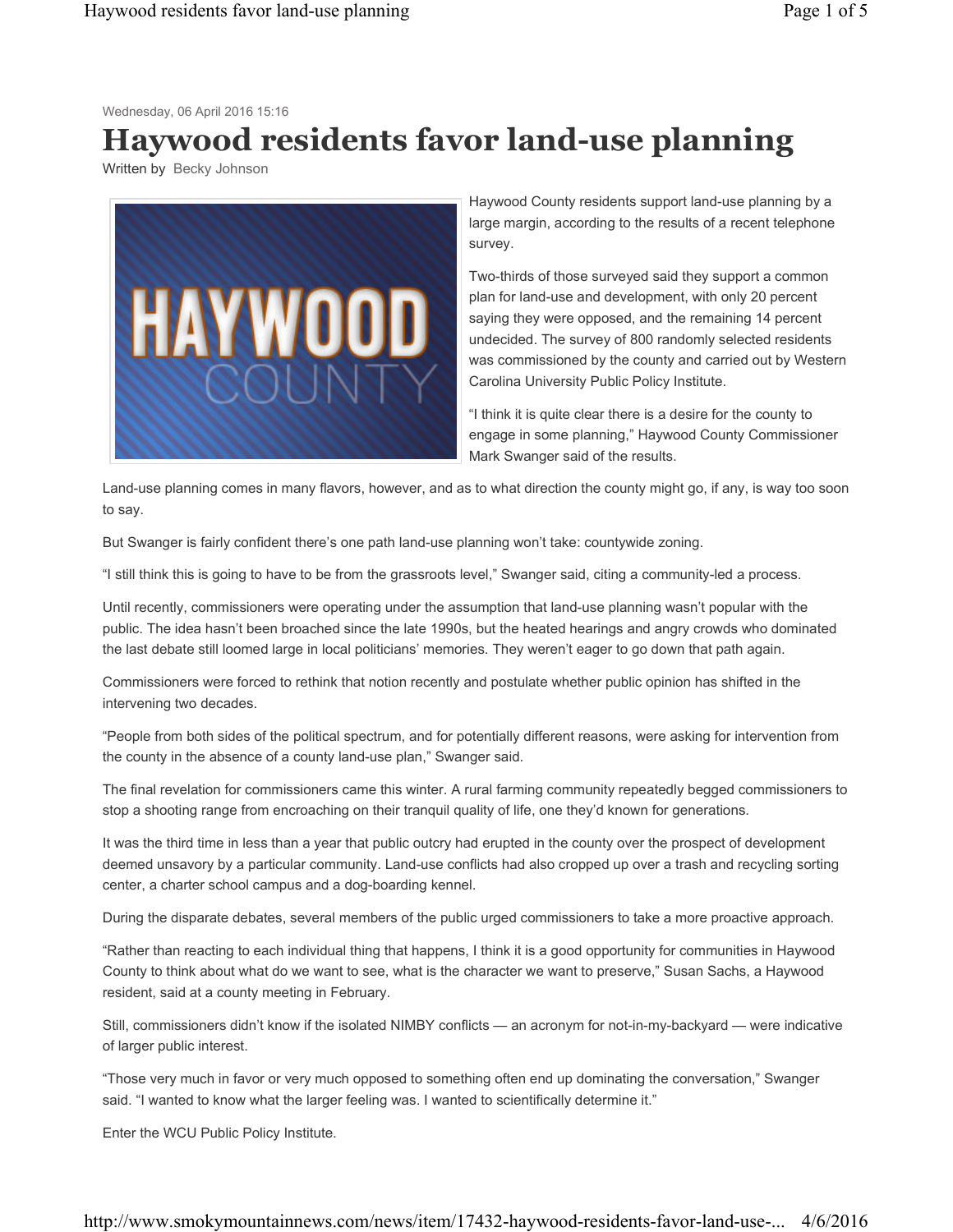"Our goal, as it always is, was to help them get a more repetitive sample of opinions from the entire county," said Todd Collins, the director of WCU's Public Policy Institute. "That is the goal of taking surveys instead of town hall meetings, because it is not just who yells the loudest."

Collins said the cold call from Haywood County officials asking for help measuring sentiment on a local issue is exactly the type of public service the Public Policy Institute hoped to offer in the region when it was created in 1999.

"They are just a wonderful asset to have," Swanger said of the Public Policy Institute.

The survey reduces the guesswork that often goes into trying to assess the community's wishes.

"It was a good barometer to get a measure of public opinion," David Francis, the special projects coordinator for the county, said.

The telephone survey polled more than 800 randomly selected residents of Haywood County based on voter registration rolls, specifically those who have voted at least once in the last six years. Collins said he is confident that the results are a statistically accurate representation of the greater public. The survey cost the county \$6,000.

Collins said graduate students in the public affairs get valuable experience crafting a survey, carrying it out and analyzing the results.

"I think we fill a need in the community and can do it less expensively than a private consultant, but there is also the educational opportunity," Collins said.

Collins said it is obviously up to commissioners what, if anything, they want to do with the survey now.

"If your goal is to create a policy, then you can look at these survey results and create a policy that follows the will of what people seem to want," Collins said.

Commissioners have not decided exactly where to go from here. So they've passed the issue on to the planning board to consider.

"We asked them to basically formulate a game plan," Swanger said. "We want them to brainstorm some and use their tools as a planning board to look at the results of the survey."

Swanger suggested an analysis of what other counties in the region have and don't have. Jackson County, for example, has small-area land-use plans for individual communities like Cullowhee and Cashiers, but nothing countywide. Macon County, meanwhile, has a high-impact use ordinance that stipulates where more intrusive types of development like factories, racetracks or landfills can go.

Haywood has a handful of piecemeal development regulations already on the books — including steep slope construction, trailer parks, strip clubs, junkyards and soon, outdoor commercial shooting ranges — but nothing akin to actual land-use planning.

"The county is getting the reputation of 'Oh you can do whatever you want,'" Bruce Bowen complained during a county meeting in January about the shooting range coming to Francis Farm. "We don't have proper zoning. We have to have guidelines for people to follow. It is important. You are talking about changing the nature of a community that goes back centuries."

## **Survey says**

*A telephone poll of 800 randomly selected residents of Haywood County measured public opinion surrounding land-use planning.*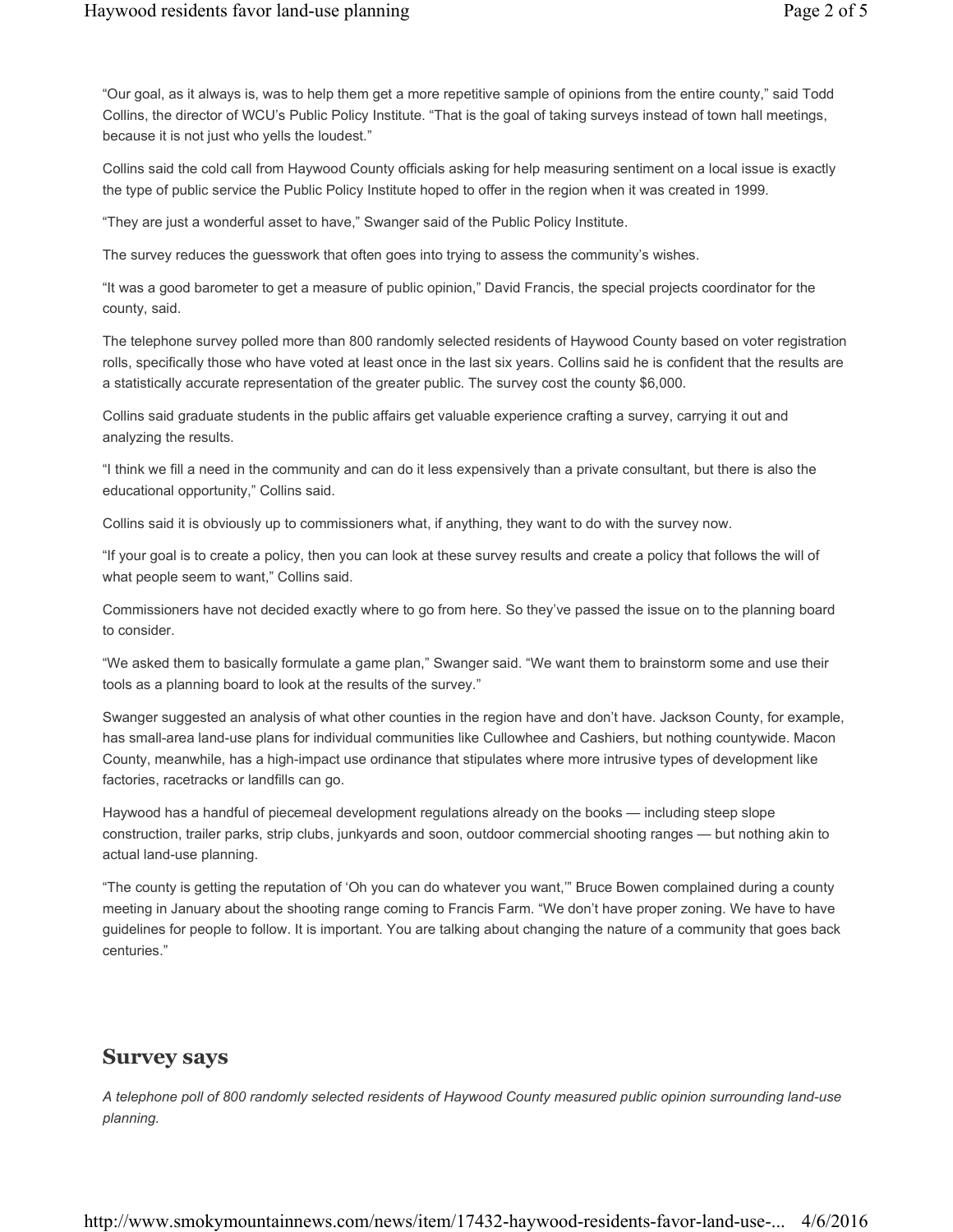- *66 percent agreed there should be a land use plan, 20 percent disagreed, and 14 percent were unsure.*
- *64 percent supported additional industrial land-use regulation, 24 percent opposed them, and 13 percent were unsure.*

*• 50 percent supported additional commercial development regulations, 36 percent were opposed, and 12 percent were unsure.*

*• 48 percent supporting additional residential land-use regulations, 40 percent opposed them, and 12 percent were unsure.*

*• When asked about the severity of land development as a problem, 39 percent said the problem is a major one, 35 percent think of it as a minor issue, 22 percent reported that it was not a problem and 4 percent were not sure*